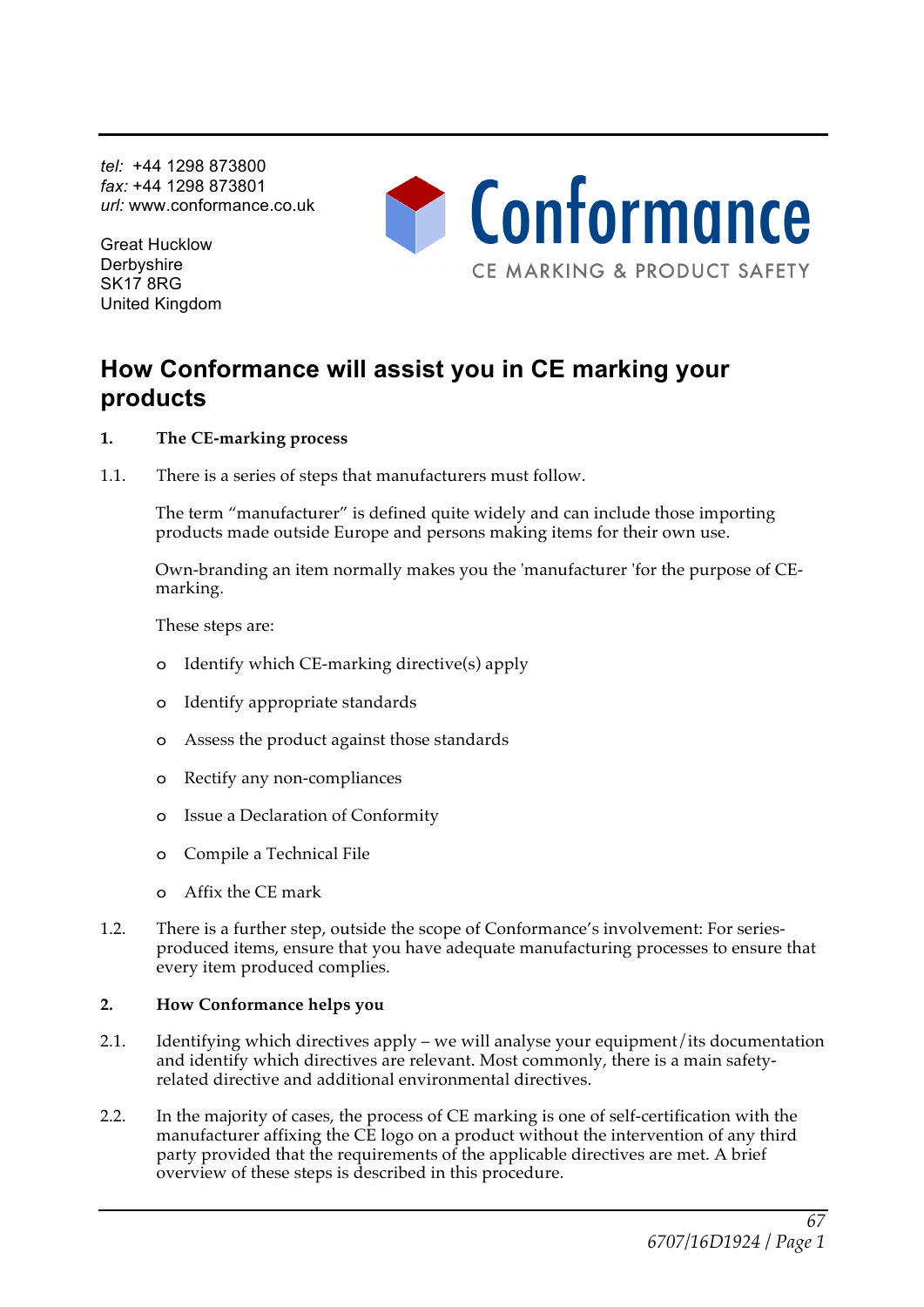Conformance Ltd. will assist you with CE marking process, advise you on your legal obligations and perform an evaluation of the equipment together with its associated documentation.

Note that this procedure does not cover lifting accessories etc. or certain items of machinery (as listed in annex IV of the Machinery Directive) that cannot be self-certified.

#### **3. Applicable directives**

We will determine which of the following CE marking directives apply to your equipment:

- § The **Machinery Directive** 2006/42/EC requires all equipment, with powered moving parts, to be properly designed to reduce hazards to acceptable levels; to provide specified, supporting documentation; and be supplied with adequate instructions.
- The Low Voltage Directive 2014/35/EU requires electrical equipment to be safe, having particular regard to protection against electric shock, and prevention of fire. It applies to most mains powered equipment.
- § Most electrical equipment must comply with The **Electromagnetic Compatibility (EMC) Directive** 2014/30/EU. This requires apparatus to emit only limited amounts of electrical noise and to operate satisfactorily under likely conditions of electrical interference.
- Where the equipment contains intentional radio transmitters or receivers, the Radio Equipment Directive 2014/53/EU applies in place of the LVD and EMC directives.
- § **The Restriction of Hazardous Substances Directive (RoHS2)** 2011/65/EC which prevents new electronic and electrical equipment from being placed on the market in the EU if they contain certain hazardous substances above stated levels. This Directive outlaws the use of certain banned substances such as lead, mercury and some halogenated flame retardants in electrical and electronic products.
- § **The Waste Electrical and Electronic Equipment Directive (WEEE)** 2012/19/EU. The requirements of this Directive are that all manufacturers of electrical and electronic products must make arrangements to ensure that their products do not enter the landfill waste stream at the end of their life.

The following Directives may also apply:

- § **The ATEX Directive** 2014/34/EU. This requires equipment and protective systems intended for explosive atmospheres to be designed and manufactured to minimize the occurrence and limit the severity of accidental explosions
- § **Noise Emission of Outdoor Equipment Directive** 2000/14/EC. This CE marking directive applies to 57 specified types of apparatus, the majority of which are mobile equipment designed for outdoor use. The Directive applies irrespective of power source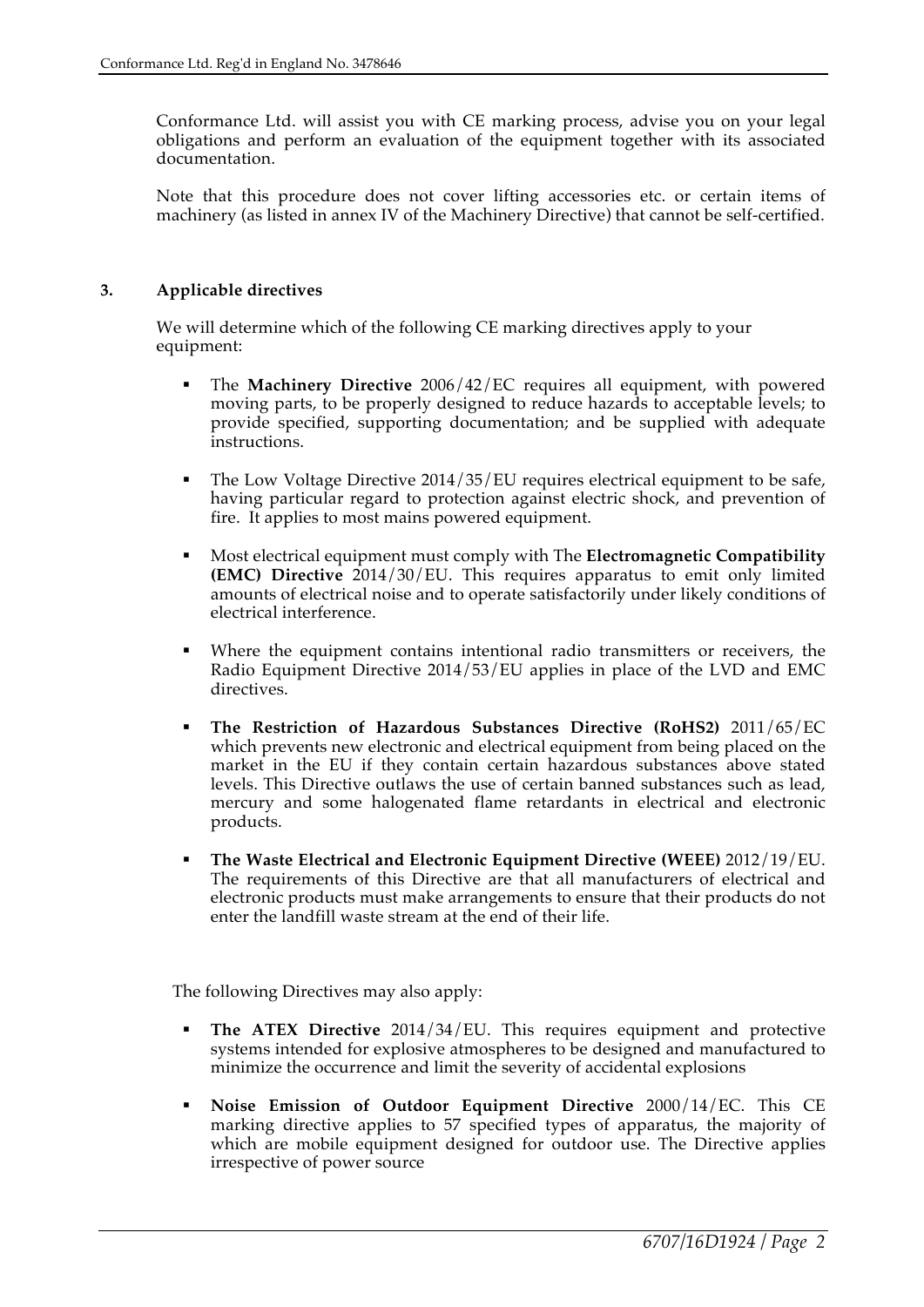- § **Pressure Equipment Directive** 2014/68/EU. This Directive applies to the design, manufacture and conformity assessment of pressure equipment and assemblies with a maximum allowable pressure greater than 0.5 bar gauge including vessels, piping, safety accessories and pressure accessories.
- § **The Ecodesign Directive** 2009/125/EC aims to limit the energy consumption of appliances during the equipment's manufacture, disposal and operational life. The Implementing Measures (IMs) of this directive can cover the manufacture, use and disposal of equipment. Currently, IMs focus only on use and only affects certain items of equipment.
- § **Non-Road Mobile Machinery Directive** 97/68/EC. (Amended as 2012/46/EU) addresses the exhaust emissions from most equipment with internal combustion engines.
- § **The Registration, Evaluation, Authorisation and Restriction of Hazardous Chemicals Regulation (REACH)** EC/1907/2006 is concerned with the safety of chemical substances placed on the EU market. The REACH Directive controls the way in which chemical substances placed on the market are evaluated for safety and how information on them is presented and published. It is generally only an issue for manufacturers who are importing novel substances or are using existing substances for novel applications.

### **4. Scope of our services for the purposes of CE Marking your equipment**

Having determined the applicable directives, the next steps are as follows:

- § Search for appropriate standards which define the design measures recommended to meet the essential requirements of each directive;
- Assess the product for compliance with the directives and standards and note any non-compliances;
- Rectify any items of non-compliance.
- § Compile a Technical File to provide evidence of compliance with the directives and standards.
- § Issue a Declaration of Conformity for the product. (For partly completed machinery a Declaration of Incorporation is to be issued).

For the items listed above, Conformance will assist you by means of the following:

#### 4.1. **Standards search**

We commence with a search for applicable standards, including those that are harmonised to the applicable Directives, which represent current best practice for the equipment. (Note that our quotation does not include supplying you with copies of the standards; however, we will provide a list of applicable standards as part of our report).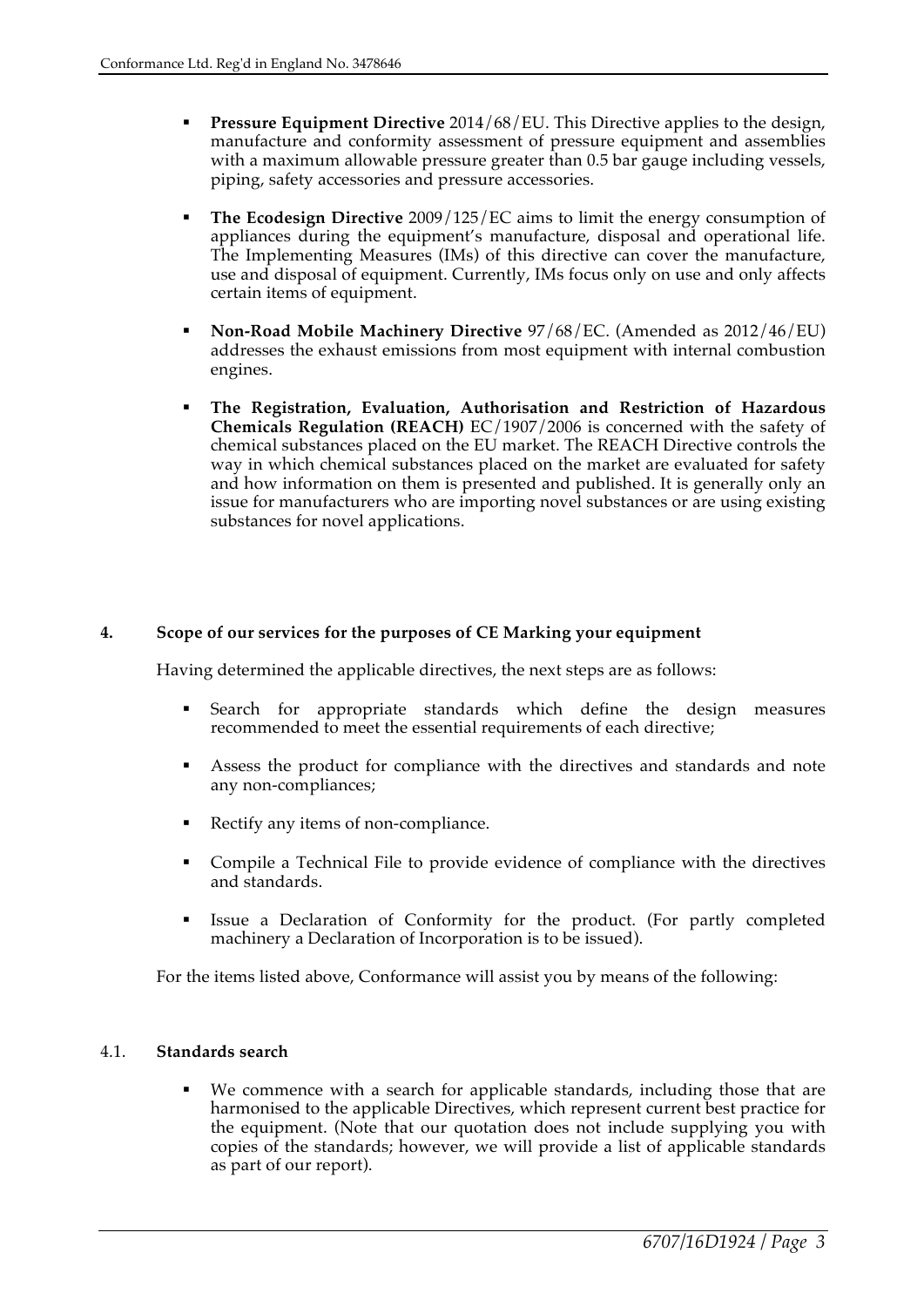#### 4.2. **Assessment to the essential requirements of the applicable safety directive(s)**

- We can verify compliance with the requirements of the standards by means of standards-based checklists and a review of the equipment and its documentation. (An assessment to drawings and design information is possible for simpler products if no sample is available). We will determine the areas of non-compliance and submit these to you in a report. Alternatively, you may perform your own assessment by using our checklists. The checklists come with guidance documents that help you to understand the process and explain how to use the checklists effectively. We can provide assistance if required.
- § Once all the non-compliance issues have been addressed, the checklists form a record of the compliance of the product at the time it was assessed and are to be included within to the Technical File for the product.
- If we determine that the equipment is Partly Completed Machinery, we will identify any non-compliances and give advice on the installation instructions on how they are to be rectified.
- The equipment may rely both on physical measures and on control system functions to maintain the safety of operators and others. (Examples of physical safety measures are guards and warning notices; examples of safety related control functions (SRCFs) are emergency stops and guard interlocks).
- § SRCFs must ensure that the equipment functions in a safely manner under normal operating conditions and in the event of certain faults. The ability to correctly perform these functions is known as 'functional safety'.
- § Control systems must be designed and constructed to ensure an adequate level of safety is provided. Analysis of such systems can be complex, particularly where there are significant numbers of SRCFs or where programmable systems are used. Our preliminary review will confirm whether or not the correct process for identifying, specifying and implementing the SRCFs has been followed. If required, we can provide assistance in ensuring that the documentation for your SRCFs meets the requirements of the applicable standards.
- 4.3. **Assessment to the EMC Directive** (*This is only applicable to equipment with electrical power or controls).*
	- § Manufacturers are to complete an EMC assessment to confirm that their equipment will meet the requirements of this directive, with that assessment then being retained in the Technical File.
	- It is often difficult to identify whether EMC testing will be required without first examining the equipment. In most cases, therefore, we start by reviewing the product and available EMC performance information to determine whether we can justify a claim of compliance on the basis of any work that has already been completed. (Clients may already have some EMC test information but this will need to be looked at in detail to enable us to decide whether it is sufficient). If it is possible to justify a claim of compliance without the need for additional testing, our EMC report will fulfil the Directive's requirement for an EMC assessment. (Note that Conformance Ltd does not have EMC test facilities but we can arrange for the tests if so required).